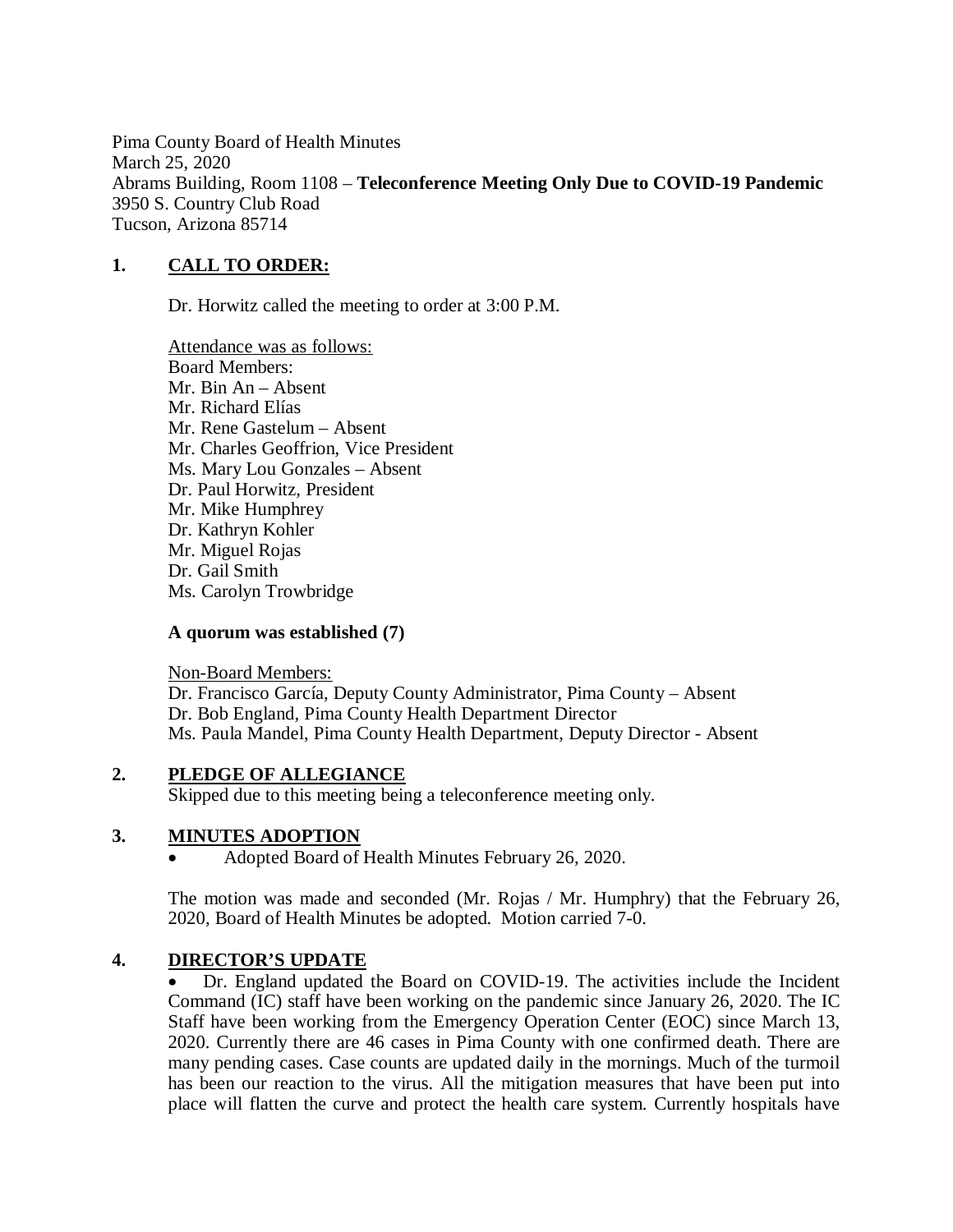capacity. Per the Governor's order, hospitals have stopped elective procedures, increased their ICU bed capacity, and have adequate staff.

Initially, only the CDC labs were doing the testing. Ultimately testing was sent to state labs. However, the amount of tests were limited. Private and University of Arizona labs increased their capacity to test however samples could not be collected due to shortages of swabs, test tubes, and other universal transport media. Additionally, polymerase chain reaction (PCR) nasopharyngeal and oropharyngeal tests kits that were ordered were cancelled due to overwhelming demand. Labs did provide some 200 test kits yesterday however the material used to make the swab shaft was wood and could not be used. Regular production of tests should begin next week. The turnaround time for test results is five to eight days due to the labs being backed up which is inadequate from a public health standpoint. The PCR test identifies the virus' genetic material and provides a positive or negative result. No viral loads are performed however there is a threshold.

Drive through testing is being conducted by appointment only. The appointment is made through Banner only after symptoms are present especially shortness of breath. Banner is supplied with enough test kits for drive through testing and Dr. England applauds this method as the process keeps the sick out of the health care facilities and saves personal protective equipment (PPE). Dr. England is concerned with outbreaks at Long Term Care facilities.

Mr. Geoffrion inquired on the mortality rate of the virus. Dr. England shared that the mortality rate among the positive cases can increase because of the amount of people who died and some of the positives are still sick and might die later. On the flip side, due to the limited tests, only the sickest are being tested which makes mortality, hospitalization, and severe illness rates look worse than what it really is because we're not testing the people with milder illness which is the case in Italy, Spain, and most of the world. South Korea has done the most testing per population with a mortality rate of 0.7 per cent. Even there they are not testing asymptomatic people. There is a case study of the cruise ship showing nearly half that tested positive reported no symptoms. This in no way diminishes the severity of the virus.

Dr. England shared that he and Will Humble wrote an opinion piece approximately one month ago that suggested a cautious approach that considered all the costs in question. A recession has a large impact on health. Cancelling schools, closing restaurants, and other mitigations will have an impact on the unemployment rate which can lead to potential of loss of life. As a country, we have taken mitigation steps to flatten the curve which results in increasing the length of the outbreak, lengthens the time of mitigation, and extends the time of herd immunity (goal is 70% range). All of these steps will hopefully provide enough time (6 to 18 months) to produce a vaccine.

Mr. Humphrey inquired when is it appropriate to begin talking about reopening the country because the economy cannot handle a prolonged shutdown. Dr. England stated that the Board of Supervisors requested the Health Department begin submitting recommendations of how to reopen the local economy. For example outside seating at restaurants and reducing tables for social distancing may be a factor when reopening restaurants.